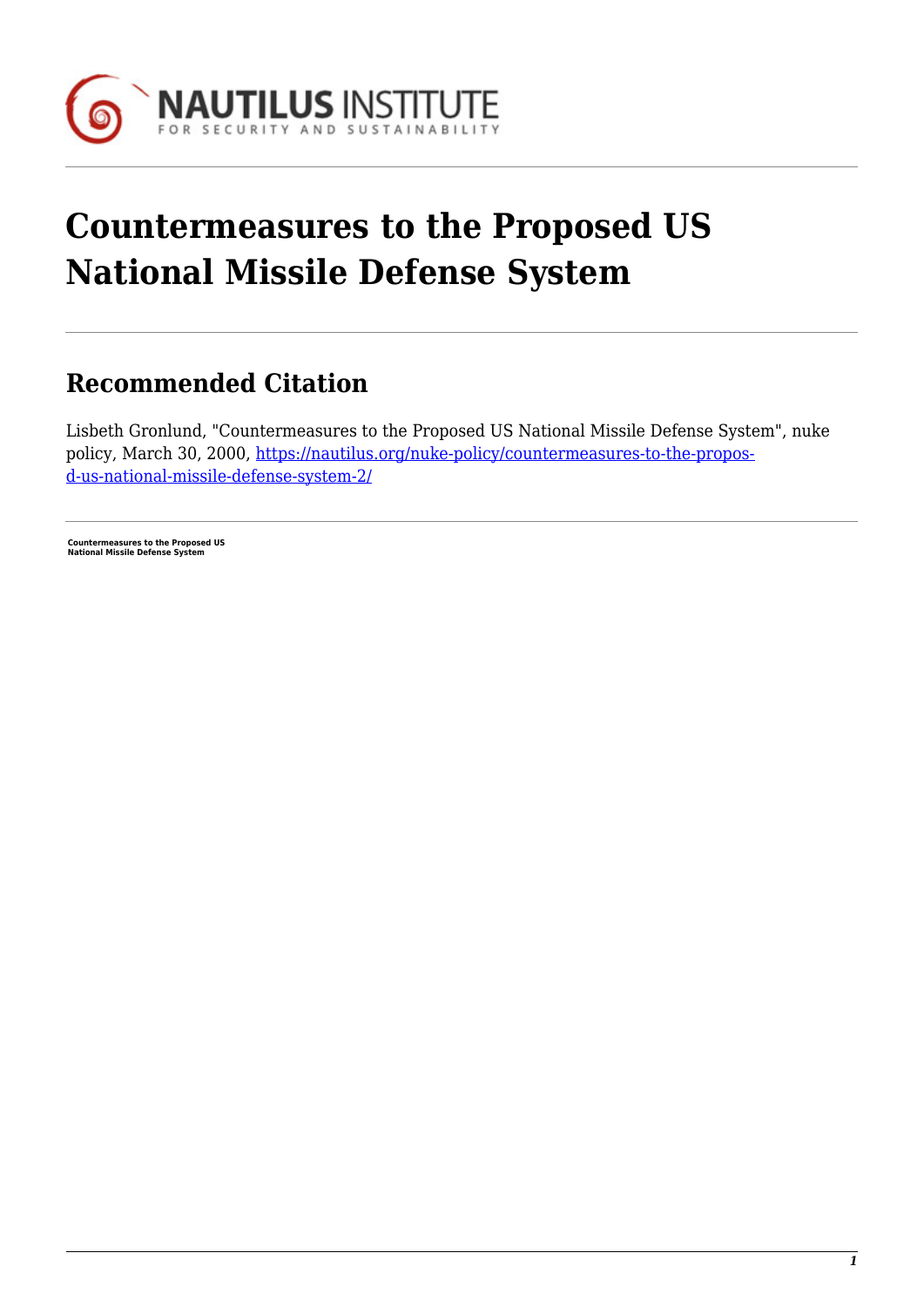## **by Lisbeth Gronlund**

## Senior Staff Scientist Union of Concerned Scientists

President Clinton recently announced that he would not authorize deployment of the national missile defense (NMD) system under development by the United States. However, the issue of NMD<br>will remain on the agenda for the n system is designed to defend against attacks of up to tens of long-range ballistic missiles launched by emerging missile states that might acquire such missiles in the future.The effectiveness of the<br>NMD system would depen countermeasures

It is the task of the US Defense Intelligence Agency to define the characteristics of the threat that a US weapons system under development must contend with, and this threat definition is usually<br>based on intelligence dat

states.<br>The July 1998 Report of the Rumsfeld Commission to Assess the Ballistic Missile Threat to the United States (more commonly known as the Rumsfeld Commission, after its chair Donald Rumsfeld) called attention to two important issues about threat analysis. First, the report noted that the absence of evidence is not evidence of absence— that is, the failure of the US intelligence community to detect direct eviden

develop a long-range ballistic missile to attack the United States. Our premise was that missile and countermeasure capabilities would be consistent with each other. The panel, which included<br>scientists with considerable e

Our study took the next step: we considered in detail the types of countermeasures that would be available and then assessed how effective the planned US NMD system would be against such<br>countermeasures. Such a detailed an

the NMD system would use.<br>In our analysis we assume that the NMD system has all of the sensors and interceptors planned for the full system that would be deployed by 2010 or later. This is the system the Pentagon says

will be effective against missile attacks using "complex" countermeasures. We made generous assumptions about the capability of the defense; we assume that the individual components work<br>perfectly and their performance is missile with a payload of 1,000 kilograms; guidance accurate enough to target a large city; either a biological weapon containing anthrax or a nuclear warhead compact and light enough to be<br>carried on the missile; and a re countermeasures.

The Countermeasures report surveys the types of countermeasures that would be available to an emerging missile state, and then goes into considerable detail for three of those countermeasures: (1) biological weapons deployed on submunitions, (2) nuclear weapons deployed with anti-simulation balloon decoys, and (3) nuclear weapons covered with a liquid-nitrogen cooled shroud.<br>We found that each of these three cou

be difficult for a country that could deliver a unitary biological weapon via long-range missile.<br>An attacker using nuclear weapons could use anti-smund to be only also the base the decoys are not made to look exactly like

the same trajectory as heavy objects.<br>In the case we consider, we assume the attacker puts its nuclear warhead inside a balloon made of aluminized mylar, and released it along with dozens of empty balloons. Each of the bal

reduce the infrared radiation emitted by the shrouded warhead. Discrimination is not the issue here; the X-band radars could see each shrouded warhead and guide the interceptor close to its<br>intercept point. But the cooled

hit it. Our report also shows that an attack could be launched on nighttime trajectories to prevent the kill vehicle from using visible light sensors for homing.<br>None of the technical analysis in our report has been public

We believe that the first criticism is clearly incorrect. Any country capable of building both an intercontinental-range ballistic missile and a nuclear warhead compact and light enough to be<br>delivered by such a missile wo

would not require flight testing on a missile.<br>Moreover, as the Rumsfeld Commission noted in their July 1998 report, emerging missile states such as North Korea neither require nor seek high standards of reliability in the

impose on countermeasures, there would be no missile threat.<br>Intersect and all point, but no to me that undermines the conclusions of our report. First, as noted above, we considered the full planned NMD system, with all o

system.<br>In contrast, the United States is likely to know very little about the countermeasures an emerging missile state is developing. A potential attacker will understand the importance of not divulging<br>In contrast, the Program (CHOP). The program involves young scientists, engineers, and military officers not specifically trained in missile defense or countermeasures, who are only given access to the open literature and commercial off-th

The planned NMD system should then be tested against the countermeasures the Red Team determines would be available to potential attackers. As the American Physical Society, the countermeasures the Red Team determines woul

An easy way to understand the difference between these two concepts is to consider a coin that was weighted so the edds of heads and tails was not cossently 50%. What are the odds for the difference between these two conce

Not knowing how effective its NMD system was might not be a problem for the United States if it planned to use the system only as a "last measure" if deterrence failed and an emerging missile<br>state attacked using long-rang

was used.<br>So if US policymakers would be deterring from intervening without an NMD system of with an NMD system of unknown effectiveness. The Pentagon apparently understands<br>that it will need to have high confidence in the that could deploy a long- range missile very likely render the planned NMD system ineffective, they will also undercut the confidence the United States would be able to gain from its test program.